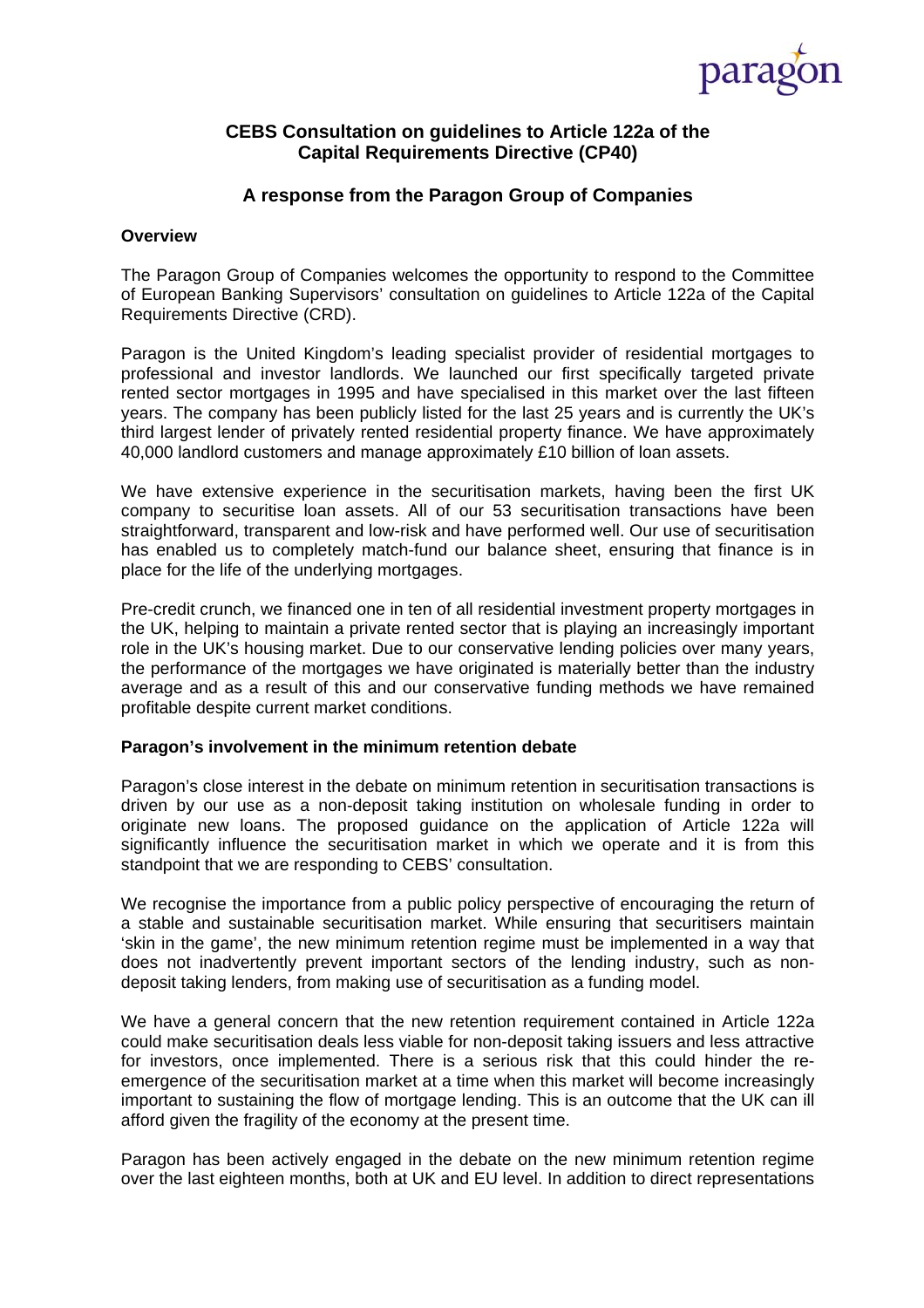to and discussions with the European Commission and Members of the European Parliament, we have actively engaged with the UK Financial Services Authority on the issue. We remain seriously concerned that the detrimental impact Article 122a will have on non-deposit takers' business models is not being properly considered by policymakers. We have also been participating in the AFME CP40 working group, who as you are aware are providing a wider industry response.

### **Negative impact of Article 122a on non-deposit taking lenders**

Guidance on how national supervisors should implement the retention clause, and the new due diligence and risk management requirements for credit institutions investing in securitisation products, will have a significant impact on the revival of the securitisation market. It is vital that supervisors are given scope to exercise as much flexibility as possible in the way the new rules are implemented. If the guidance is too rigidly drawn, there is a real risk that securitisation models that have been used successfully and without any risk to financial stability in the past will be unnecessarily restricted.

Paragon's own interests are already aligned with those of our bond investors in the securitisations deals we have undertaken – the main objective of the minimum retention requirement in Article 122a – because of our practice of retaining all of the highest-risk 'first loss' tranche of bonds issued in our securitisations.

The minimum retention requirement will have a minimal impact on banks. In contrast, it will be highly damaging for non-deposit taking lenders. This is because the four alternative methods by which Article 122a permits originators to retain the 5 per cent interest in a securitisation do not accommodate non-deposit taking issuers' business models or approach to risk retention.

In particular, Article 122a ignores the risk of the underlying assets and therefore penalises prudent non-deposit taking lenders such as Paragon. Our arrears are low at 0.89 per cent, compared with a CML industry-wide average of 2.17 per cent and a CML buy-to-let average of 2.59 per cent**.** For low-risk mortgage transactions, we remain of the strong view that the 5 per cent retention requirement under the 'first loss piece' retention method should either be reduced or restructured, ideally on a risk-weighted basis.

The inflexibility of the retention requirement will make it very challenging for non-deposit takers to utilise securitisation on economic terms. As things stand, because as a non-bank we will have to fully fund the retention amounts with equity, we face a capital requirement that could be as much as 26 times higher than the capital requirements for banks taking a 5 per cent slice of a securitisation deal. It will be higher even than the capital requirement that banks would have to meet if they held unsecuritised assets on balance sheet.

The net effect of this is that non-deposit takers will be placed at a significant capital and cost disadvantage to banks. The retention requirement will, in its current form, create an unlevel playing field between banks and non-deposit takers and, as such, is anticompetitive. It will result in reduced competition in the UK mortgage market, significantly so in specialist sectors such as buy-to-let that is already suffering a serious lack of meaningful competition.

The consequences of this further decline in competition need to be set in a broader policy context. In the buy-to-let market in which Paragon operates, the existing shortage of mortgage finance for investment in the private rented sector will be exacerbated by the inability of non-deposit taking lenders to fully utilise securitisation because of the new restrictions imposed by Article 122a. As a direct consequence, supply of new privately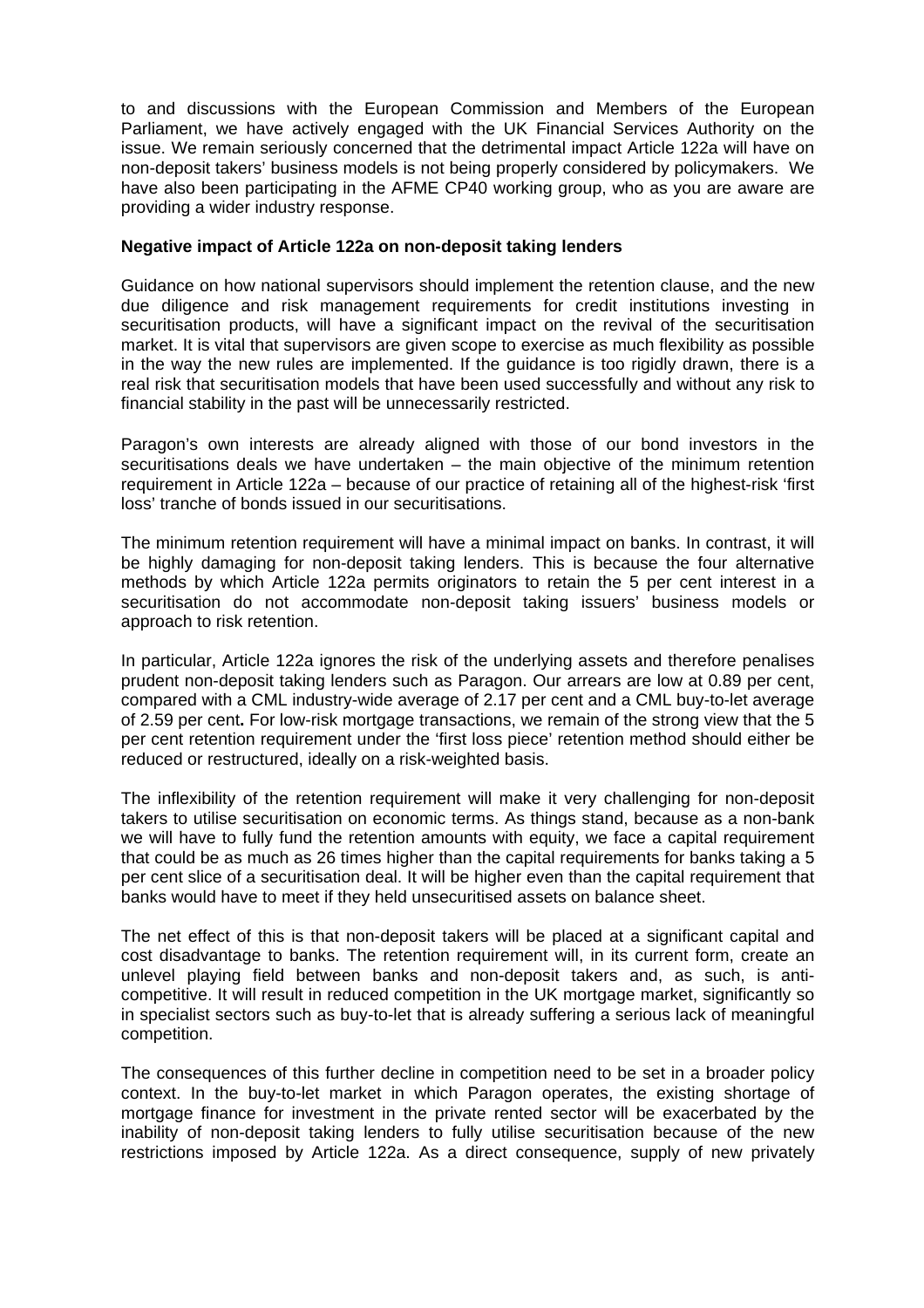rented homes will become even more limited at a time when people are increasingly looking to the sector for to meet their housing needs.

It is vital, therefore, that the guidance produced by CEBS is sufficiently flexible for national supervisors to accommodate a range of business models, particularly those like Paragon's where there is no threat to financial stability and where the originator already clearly retains an exposure to the underlying assets that aligns their interests with those of investors.

#### **Response to specific issues raised in CP40**

We have limited our submission to those aspects of the consultation paper that have the most direct impact on Paragon. Where our comments are not in response to a particular question, we have noted the specific sections or paragraphs of the consultation to which they relate.

#### *Funding retained positions (Executive Summary, p.3)*

As noted above, the CRD is particularly onerous for non-deposit taking lenders who retain all of the equity in a deal through retention of the first loss tranche. This is because the CRD will now require this horizontal equity slice to represent a minimum 5 per cent interest in the securitisation. This compares to banks that can satisfy the CRD retention requirements in a more capital efficient manner through one of the other options available under Article 122a.

We welcome the request for views on the extent to which it would be possible for an originator, sponsor or original lender to use such retained funding positions for funding purposes. Raising funds on a secured, but full recourse basis, against some or all of the retained amounts held on balance sheet would not be incompatible with retaining the economic interest against such holdings, since there would be the same economic and accounting loss in the event that there was a failure to repay in respect of the retained interest.

Banks already have the ability to do this on an unsecured basis, by raising retail deposits to fund retained positions. Non-deposit taking institutions do not have the ability to raise retail deposits, and therefore funding for any additional retention amounts imposed by 122a would need to come either through equity, or by raising funds on a secured basis on the retained position. Funding through equity would be prohibitively expensive and having to do so would put non-deposit takers at a competitive disadvantage compared to banks.

Therefore, especially for non-deposit takers, it is particularly important that originators have the ability to raise funds on a secured basis against retained positions, and we would urge CEBS to make this clear in the guidance.

#### *Question 3. Do you agree with this differentiation in the role of a credit institution as hedge counterparty, and what issues might arise when credit institutions seek to determine whether their role as hedge counterparty results in the assumption of credit risk or not?*

Clearer guidance on swap transactions is needed, in particular FX swap transactions. Paragraph 8 on page 11 of the consultation puts the emphasis on whether or not there is exposure to principal losses. Whilst hedge counterparties do not have any direct exposure to principal losses, FX swap counterparties could suffer a loss on the MtM value to the swap if there were principal losses on the assets which resulted in shortfalls to the notes, and these bondholders received back less than the face value of the bonds. This would arise because the FX swap notional would effectively be reduced, and if the MtM to the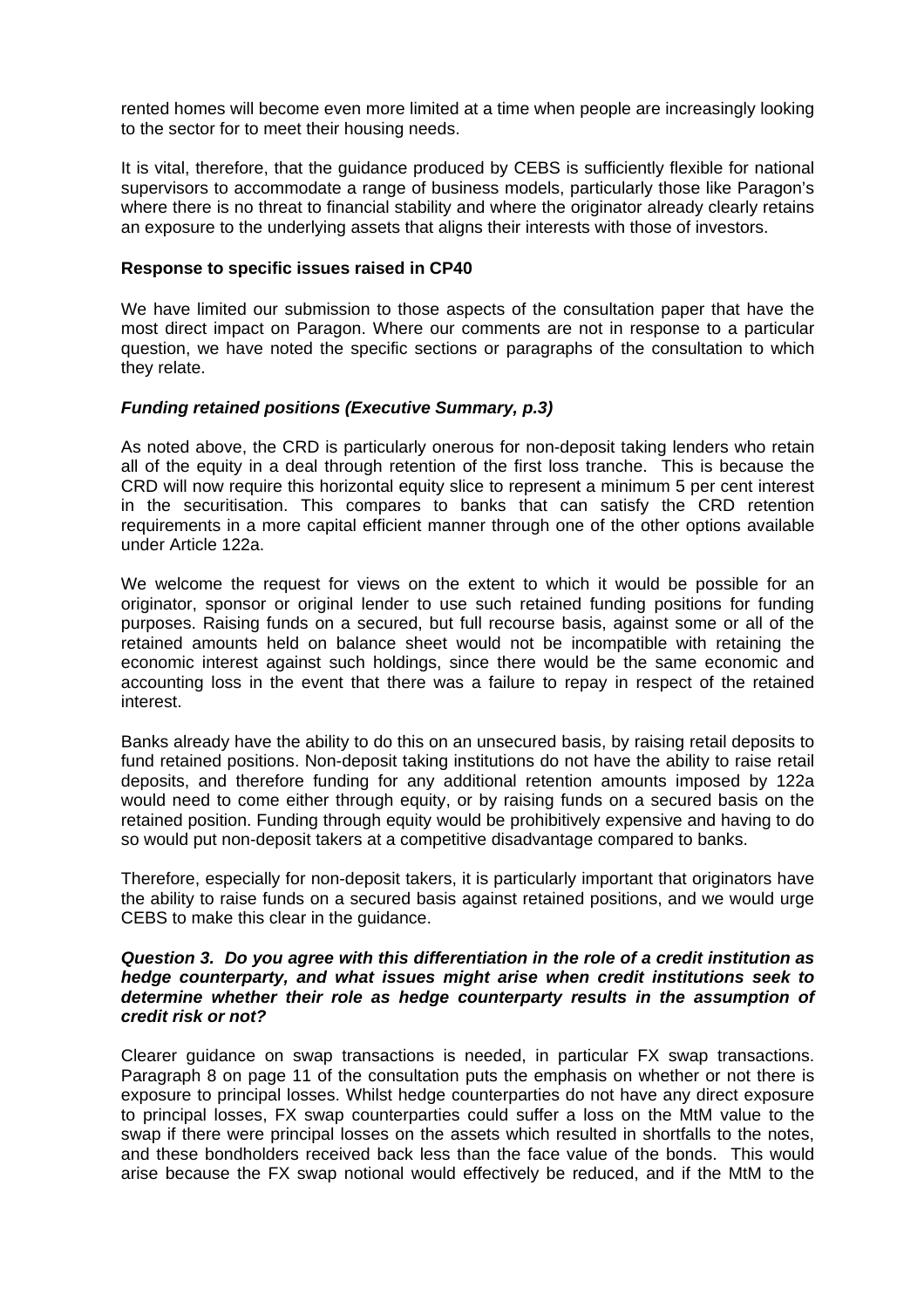hedge counterparty was positive then the hedge counterparty would incur a loss on their hedge position on recognition of this reduction.

Therefore, categorising on the basis of whether or not risk is assumed arising from principal loss could result in incorrect misinterpretations. Ideally, the differentiation should be whether any hedge directly mitigates or reduces the exposure to the retention. Notwithstanding this, CEBS should, for the avoidance of doubt, confirm that all such FX swaps and similar interest rate hedges, hedging the interest and FX risk characteristics within the securitisation deal, should not be considered as assuming risk arising from principal losses, and therefore are allowable under the CRD.

#### *Consolidated Reporting (Paragraph 53)*

Whilst there is no explicit provision in Article 122a for non-deposit taking groups which report on a consolidated basis for accounting purposes to retain the 5% risk on a consolidated basis, we believe this must be implied and would welcome guidance allowing retention on this basis to satisfy the requirements. Whilst we understand that accounting treatment does not necessarily equate with capital treatment, as these entities are not subject to their own capital requirements they ought to be able to account for the retained exposure in the most tax/accounting efficient manner without the investor being penalised.

#### *Stress testing (Paragraph 69)*

Paragraph 4 requires stress testing to be carried out by credit institutions in a way that is appropriate to their securitisation position. The CEBS Guidelines on Stress Testing are principally focused on the firm-wide capital and liquidity of a credit institution, and not as investors in securitisations. Exposures vary significantly depending on the type and tranche invested in. It would be helpful and beneficial for investors if the guidance in this area incorporated a greater level of detail.

For example, for AAA investors, detailed cash flow analysis and modelling may not be appropriate in assessing the stressed position to the extent that this has already been carried out by the rating agencies based on more extreme stress assumptions than those the investor would anticipate or require in their analysis.

Often for investors in the more senior tranches, it would be more reasonable to expect that the analysis focuses more closely on other broader macro risks such as market, extension, margin and overall credit risk, rather than at the micro cash flow level which will focus on the final repayment rather than return risk. It would be helpful for the guidance to be more explicit in this respect.

### *Questions 20 & 21 (Paragraphs 97-103) - Would disclosure templates that currently exist or are in the process of being prepared by trade associations, industry bodies, central banks, market participants or others fulfil these requirements on an adequate basis?*

Loan-by-loan templates are currently being prepared by AFME on behalf of the industry to comply with European Central Bank and the Bank of England requirements, and Paragon is participating with the various working groups on this These will provide loan-by-loan data, which should facilitate cashflow analysis of the underlying exposures.

However these templates are not yet agreed and are not expected to be in place by the time the CRD comes into force in January 2011. When these standardised loan-by-loan templates do come into force they should provide adequate information for investors. We urge that a transitional period between the implementation of the CRD and the introduction